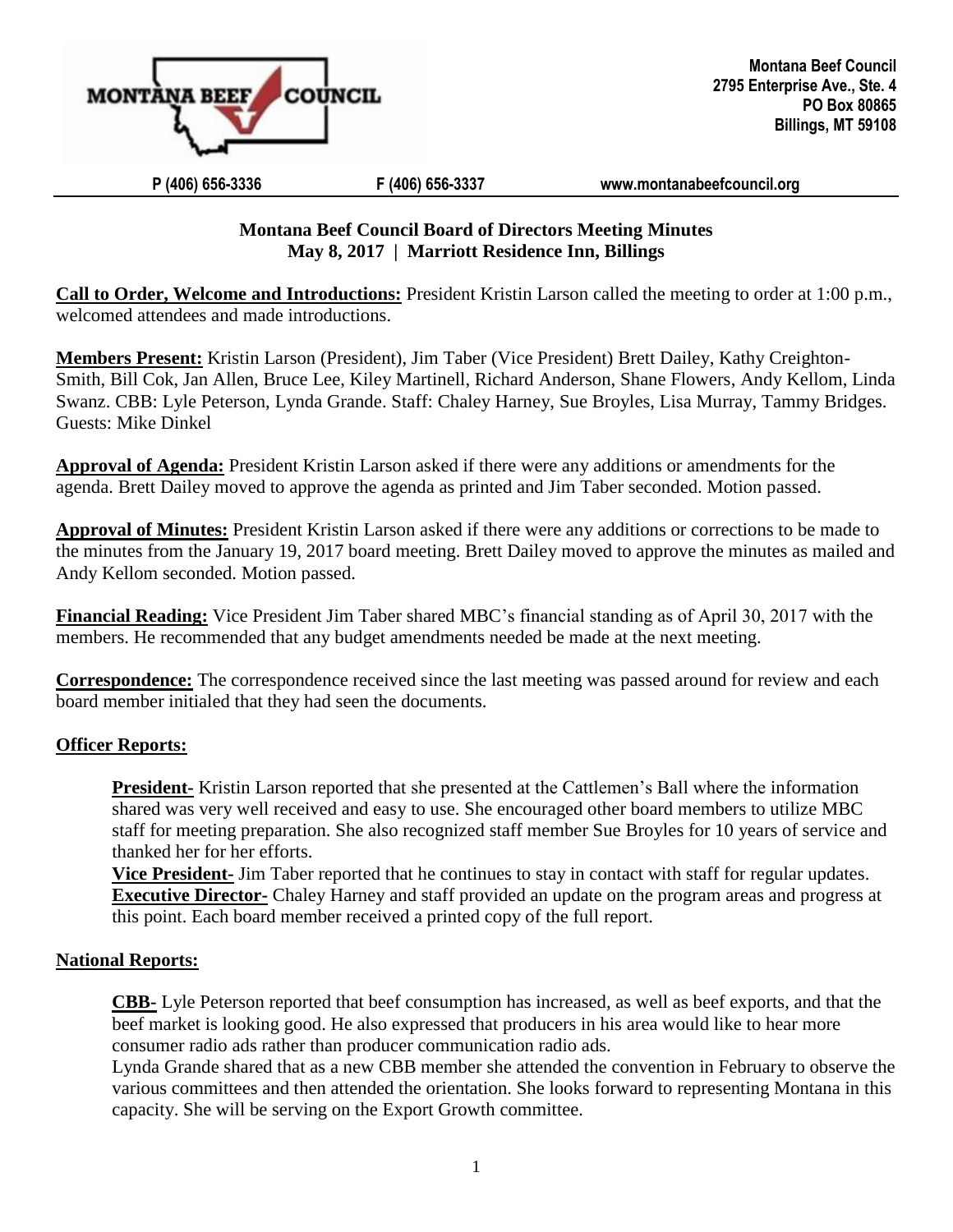## **National Reports continued:**

**Federation-** Kristin Larson shared that she again co-chaired the Investor Relations Committee and is also a member of the Global Growth Committee at the cattle industry convention in February. As a member of the Beef Promotion Operating Committee, she participated in the March meeting and May conference call. Kiley Martinell served on the Innovation Committee this year for the first time and shared that it was an engaging experience. Kathy Creighton-Smith served on the Consumer Trust Committee for the first time and continues to serve on the Market Research Working Group. Jan Allen shared that represented Montana for the first time as a Federation Director and served on the Health and Nutrition Committee. All of the committees worked through a newer process to determine their priorities to be shared with the national contractors as future direction. **USMEF-** Brett Dailey shared that he will be attending the upcoming USMEF Spring Conference in Arlington, VA and will report back.

**Ex-Officio-** Wes Plummer was not present.

### **Committee Reports:**

The board heard reports from the following committees:

**Executive-** Chairwoman Kristin Larson **Budget-** Chairman Jim Taber **Bylaws-** Chairwoman Jan Allen **Education-** Chairwoman Kiley Martinell **Producer Communication-** Chairman Shane Flowers **Promotion-** Chairman Richard Anderson

#### **Special Committee Reports:**

The board heard reports from the following special committees:

**Collections and Compliance-** Chairman Brett Dailey **\$0.25 Montana Research-** Chairman Bill Cok

#### **Unfinished Business:**

**Fiscal Year 2018 Strategic Priorities approval-** The board spent the morning in a strategic planning session to set priorities for the upcoming fiscal year. Jim Taber moved to reaffirm the strategic priorities set for 2017 to use in 2018. Richard Anderson seconded. Motion passed.

MBC 2018 Strategic Priorities:

Core Strategy- Promote and Strengthen Beef's Value Proposition

Strategic Initiative: Connect and communicate directly with consumers- Capitalize on flexible new media technologies and innovative communication tactics to design and deliver memorable messages directly to consumers, regarding beef's quality, safety and nutritional value and the beef community's commitment to animal well-being and the sustainable use of natural resources.

Strategic Initiative: Research and Communicate Beef's Nutritional Benefits- Invest in credible research to assess, document and communicate the value of beef's nutritional and health benefits.